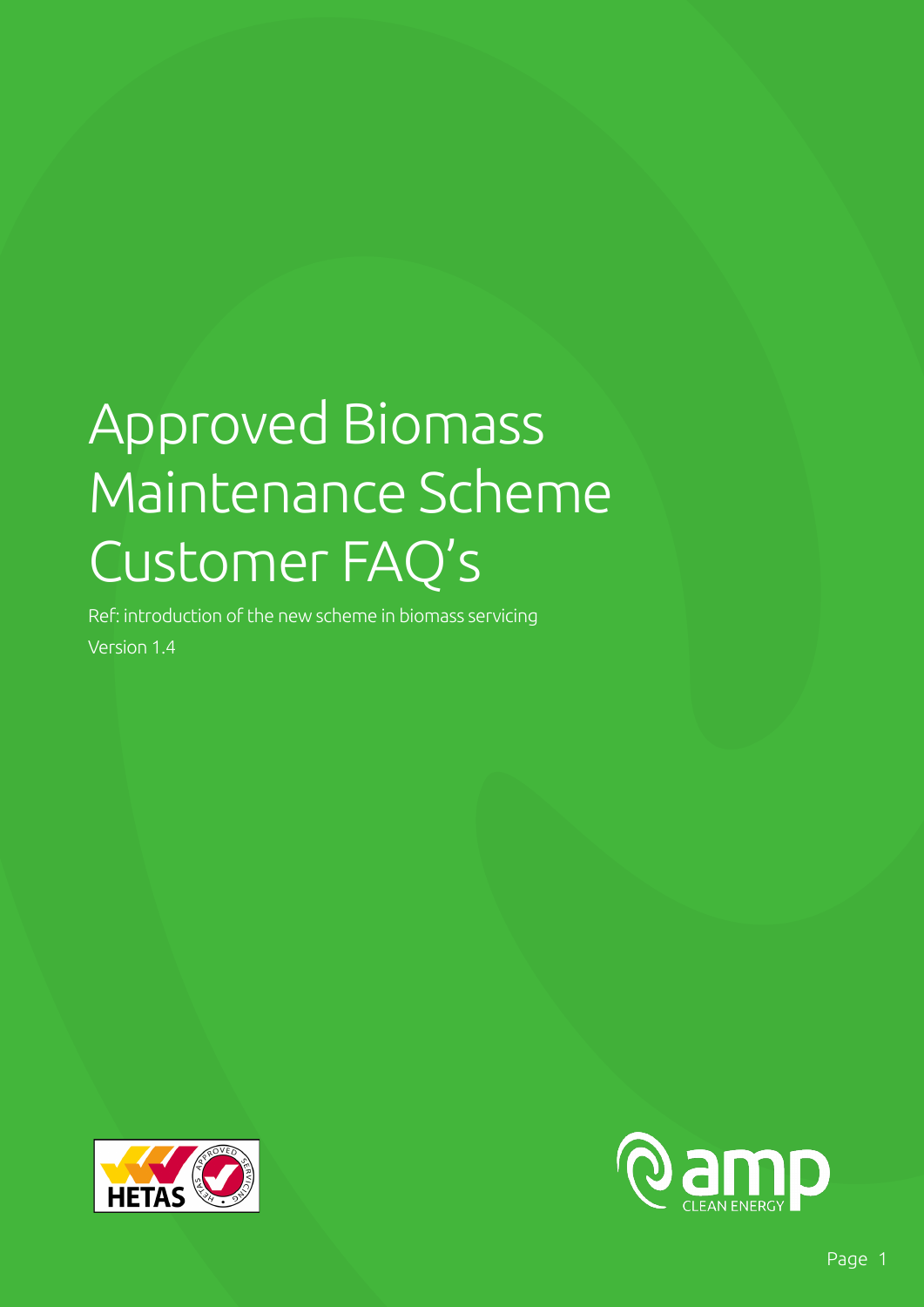

The Department for Business, Energy and Industrial Strategy (BEIS) have introduced a new Scheme aimed at increasing the efficiency of the performance of biomass boilers and reducing harmful emissions. The Scheme, entitled the Approved Biomass Maintenance Scheme is accredited by HETAS. You may see it referred to as HABMS for short.

It is now a requirement of the Renewable Heat Incentive (RHI), that recipients of the RHI payment must ensure that their boiler is serviced at least once a year by a business accredited by HETAS.

These FAQs are to help answer any questions you may have about the HETAS Approved Biomass Maintenance Scheme, but as the Scheme has only just launched **inevitably some aspects are still being worked through. AMP Clean Energy will regularly review and update these FAQs and remain committed to updating you as this Scheme develops.**

#### What is the HETAS Approved Biomass Maintenance Scheme?

The Scheme sets an accredited standard for the servicing and maintenance of Non-Domestic RHI eligible biomass boilers.

In 2019 BEIS commissioned research led by KIWA to evaluate the performance of biomass boilers in situ. This independent research conclusively proved that biomass boiler efficiency could be increased, and harmful emissions reduced. It recommended that an annual service, at a minimum, by an accredited business could help to improve biomass boiler performance and reduce harmful emissions.

The biomass industry, with the support of Micro Certification Scheme (MCS) and HETAS, consulted and created a Standard (MCS040), which details criteria for businesses conducting Planned and Preventative Maintenance (PPM) of biomass boilers to adhere to. HETAS was appointed to administer the Scheme. Only businesses achieving this Standard gain accreditation.

As well as increasing the efficiency of the boiler and reducing the levels of emissions, the Scheme also provides assurance for RHI recipients that their boilers have been serviced to the right standard by fully qualified engineers who intimately understand the workings of the biomass boiler.

# When does the Scheme come into force and is compliance a legal requirement?

Implementation of the regulations became effective in April 2022. Ofgem will start mandating evidence from you in April 2023, however, Ofgem could request this evidence at any time since the introduction of the scheme.

Compliance is not a legal requirement, but if you are unable to provide evidence of an annual service conducted by an accredited business then you will not qualify for RHI payments going forwards.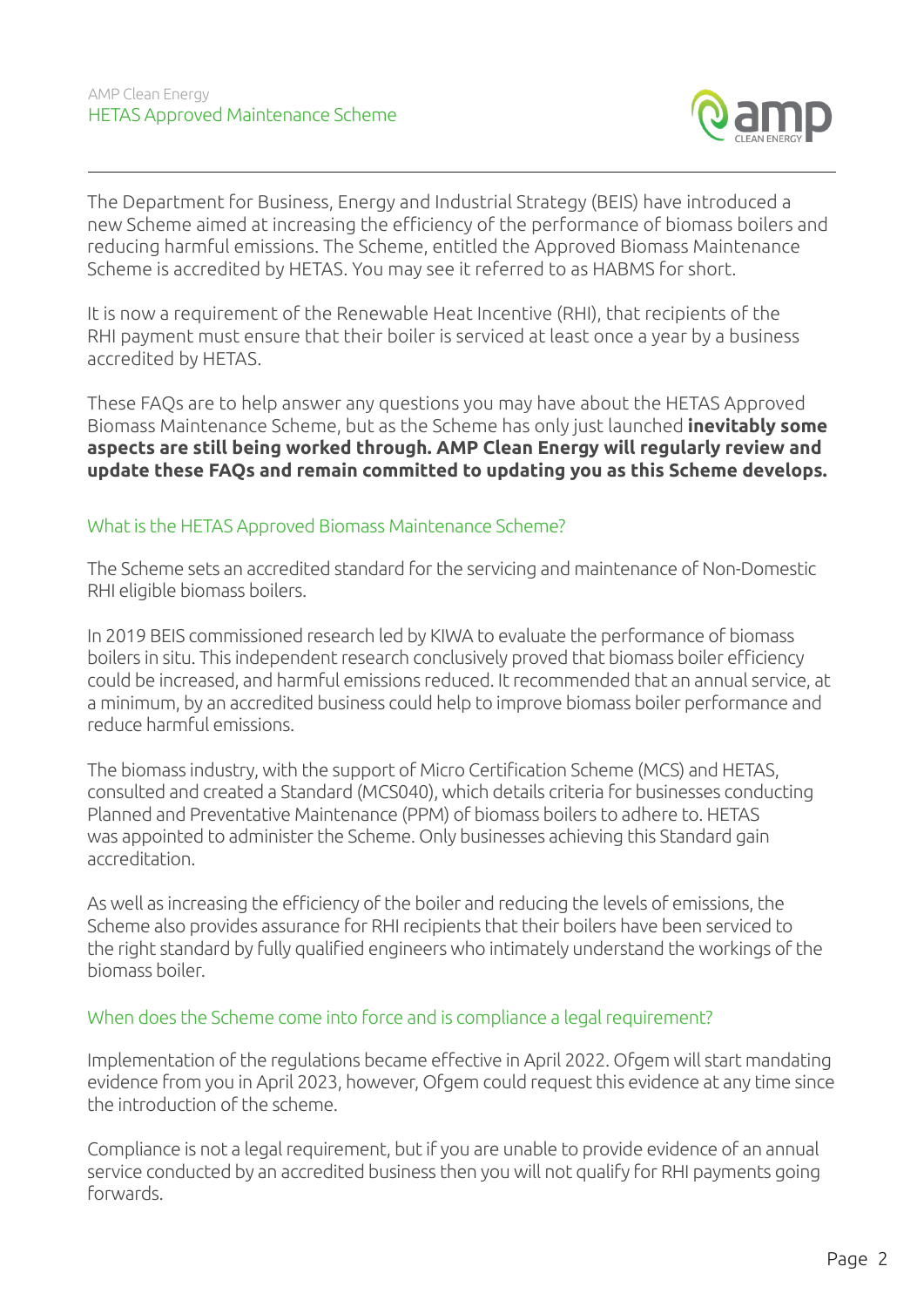

# Do I have to get my biomass installation serviced by a HETAS accredited service engineer to continue receiving RHI payments?

Yes, the RHI Regulations have been amended and now require you to complete an annual service in each payment year. This must be conducted by a business or engineer that is registered with the Scheme.

# What do I need to do to comply with the Scheme?

You need to provide evidence to Ofgem that your boiler has been serviced by an accredited business to continue receiving RHI payments. Please ensure that you have your RHI number to hand as you will need to reference this at your next boiler service to continue receiving payments. Ofgem will be able to provide you with your RHI number if you cannot find it.

HETAS will issue you with an automated notification once your service is conducted that you can use as evidence of an annual service.

An accredited business will have a registration number and their engineers will carry cards which demonstrate this.

# What does a biomass heat business need to do to comply with the new scheme?

A business that wants to register with the Scheme will be assessed as to whether its servicing and maintenance offering, its engineers, and other staff, meet the standard that has been laid down by the Scheme. The assessment also includes a review of a business' HSEQ criteria and Quality Management.

# Has AMP Clean Energy been accredited through the Scheme? If so, does that mean all its engineers are accredited too?

AMP Clean Energy has gained the accreditation which means that all of our 30 + engineers throughout Great Britain have met the required standard. We are one of the few nationwide service provider organisations and have one of the largest networks of specialist biomass engineers throughout the country. We invest in ongoing training and professional development to ensure our team of engineers are the best in class.

#### What is the process for recording that a boiler has been maintained (and met the Scheme requirements) and how do you do this?

At this moment in time, the process works as follows:

- The appointed service engineer will conduct the Planned Preventative Maintenance service and provide you with a copy of their findings
- The service provider will register the service on the HETAS portal, and an automated notification will be sent to you which can be provided as evidence of the service to claim your RHI